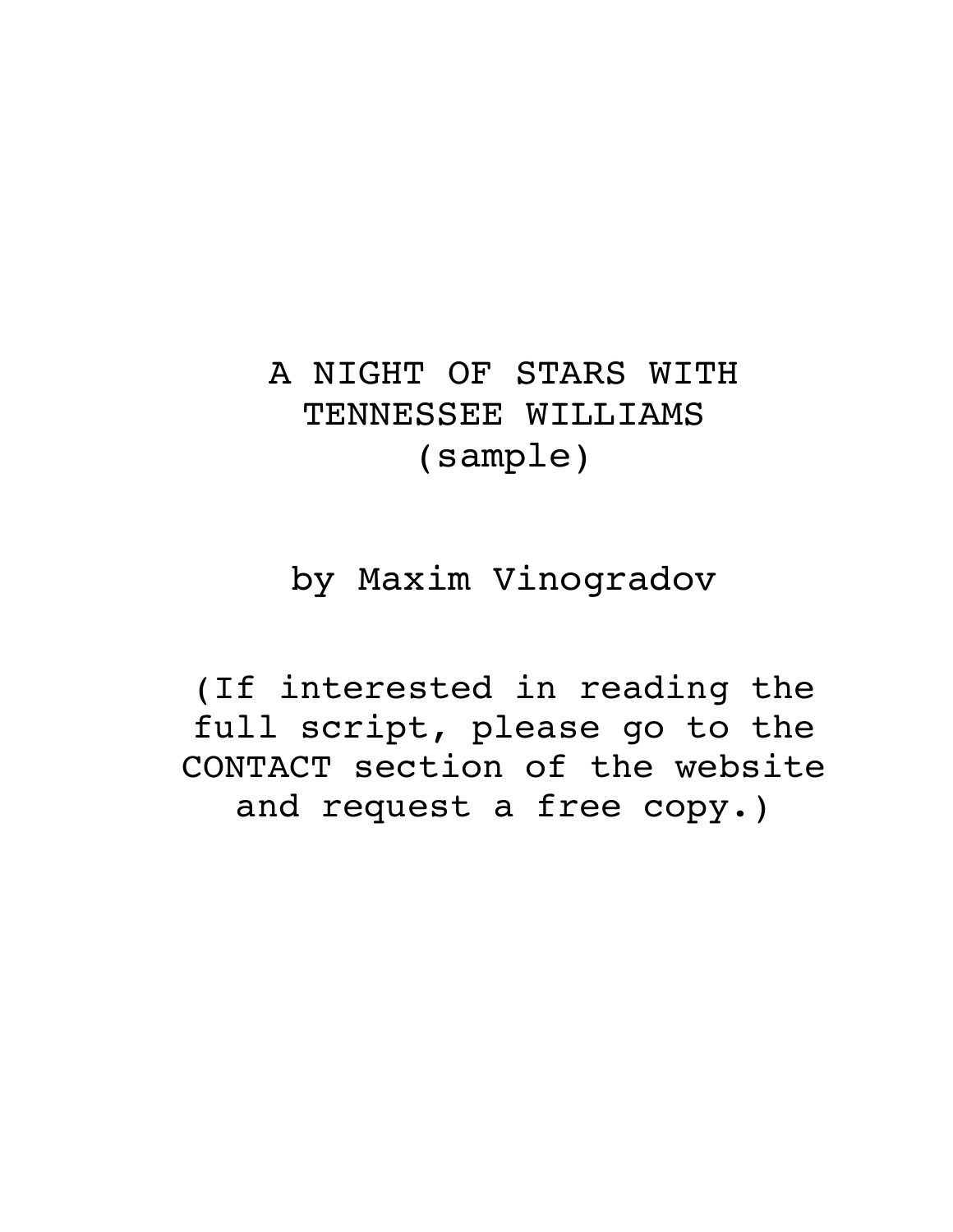GRAPHIC: A BLACK-AND-WHITE "A NIGHT OF STARS WITH TENNESSEE WILLIAMS" ACCOMPANIED BY '40S FANFARE AND A CELESTIAL LOGO. THE MUSIC GRADUALLY BECOMES DISTORTED AS THE IMAGE FLICKERS.

CUT TO:

# INT. LIVING ROOM - NIGHT

Black-and-white camera on him, we see TENNESSEE WILLIAMS (40) sitting in a comfy chair as crew members faintly discuss something off screen. Tenn stares absently off.

Tenn's clutching a BOTTLE as if loosening his grip will make the bottle explode into shrapnel. He's mustached, his lungs adopting New York but clearly born of a Mississippi drawl. Tenn, unblinking, raises the bottle, then lowers it.

Behind him is a decadent living room, clean and tastefully stained, complete with a bar, bar stools, and connecting his to kitchen. One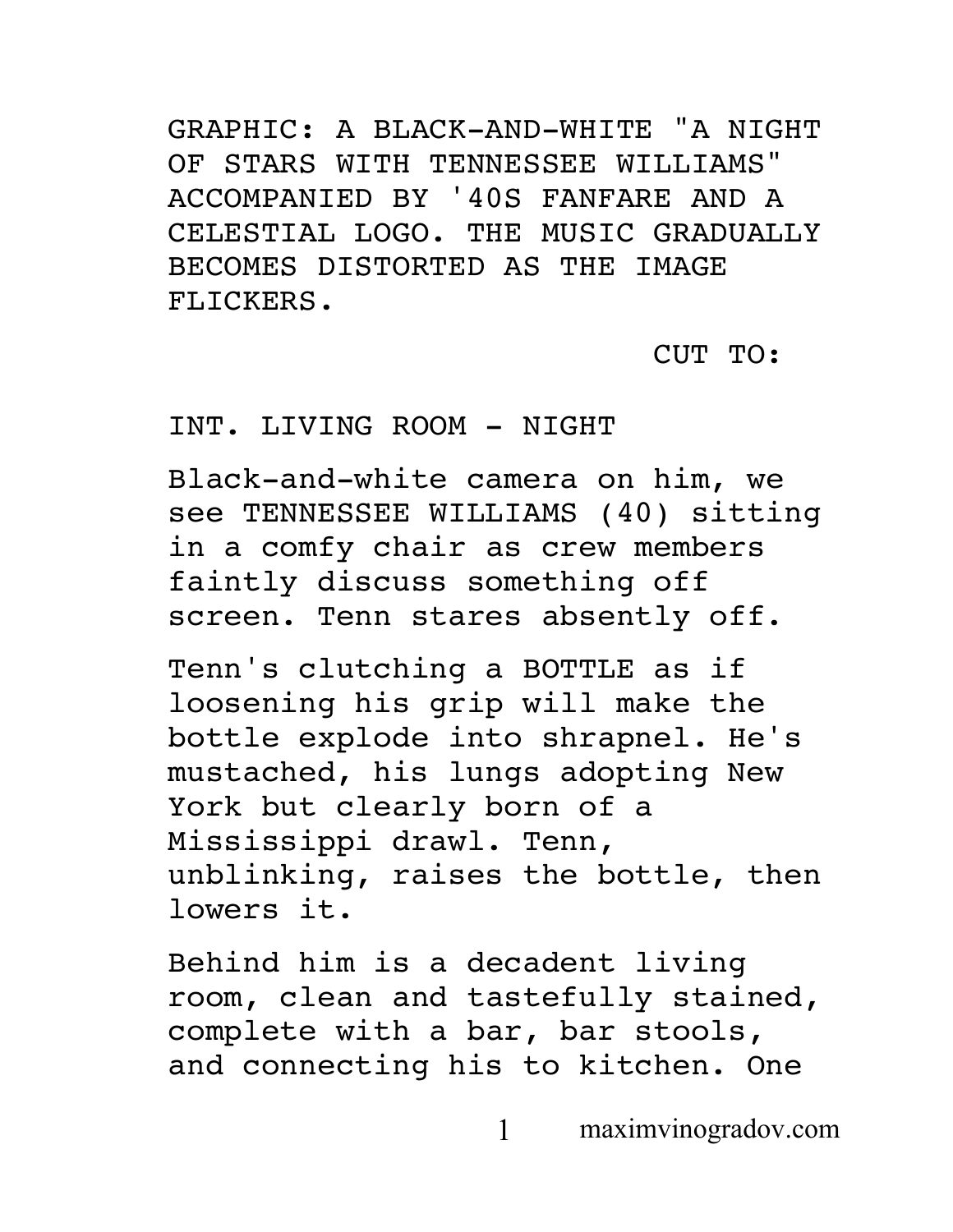would think it was a studio set rather than his house, which is exactly what Tenn would've wanted.

Tenn looks up, as if addressing a different camera. He doesn't speak at all like he's intoxicated, but pleasant:

#### TENN

2 maximvinogradov.com Memory... It's like youth. Elusive. A luxury that one forfeits when one submits himself to the eroticism that is alcohol. I think I have more memories that have been stolen by the bottle than I have stowed around my attic. And the ones that persist only do so hazily. They're more dreams than memories. And when you wake up, you haven't the slightest idea of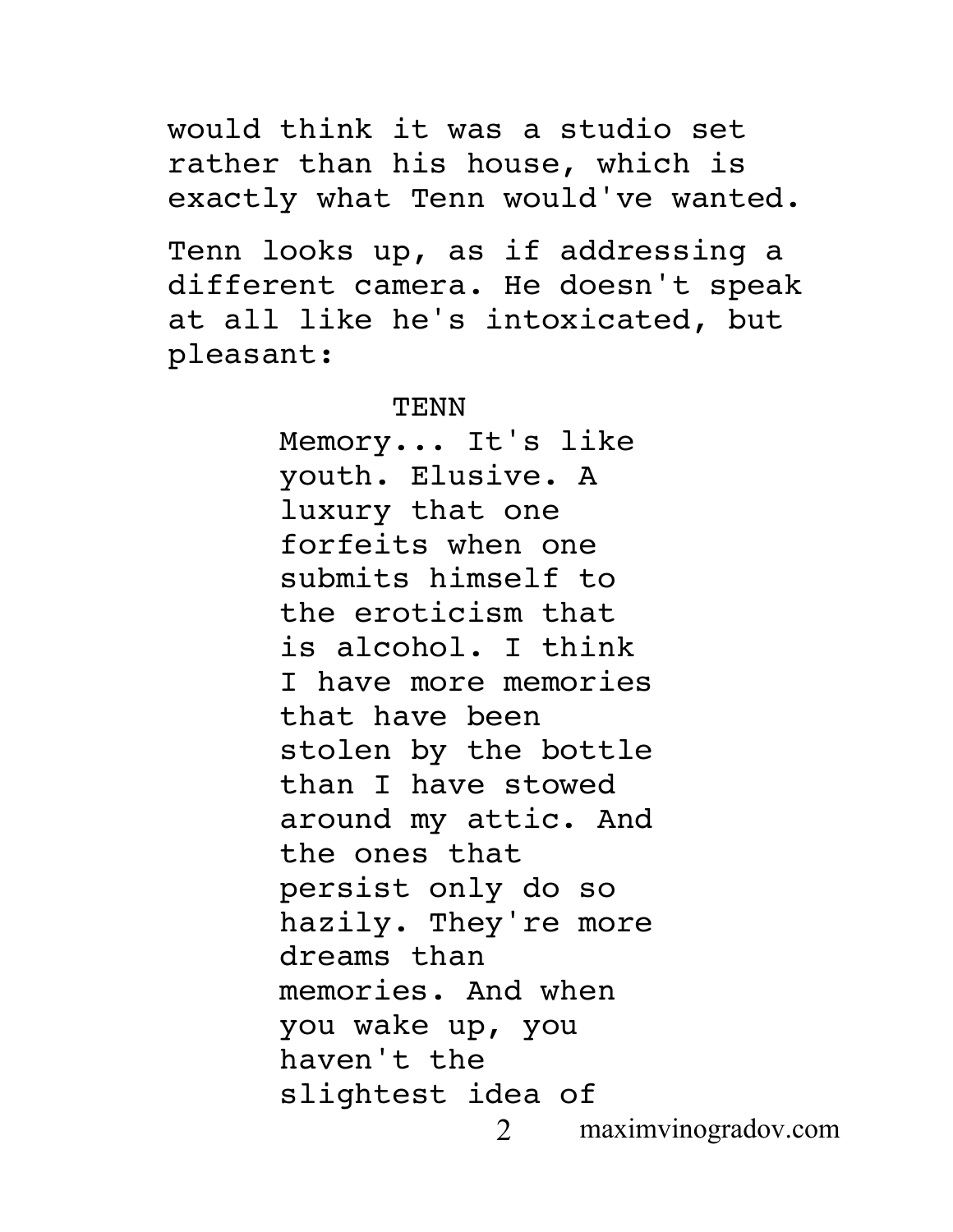what they meant. You remember a boy and a girl --

An off screen crew member says something to Tenn, but it's DISTORTED and INDECIPHERABLE.

```
TENN
(looking behind 
our camera)
```
Mm?

The off screen crew member repeats the phrase.

> **TENN** We're not...?

The off screen crew member says something quickly.

> TENN Who's running this? Who do  $I$  -- ? (pointing at our camera) Is it this one? EDWINA (O.C.)

```
Don't worry -- I got 
him.
```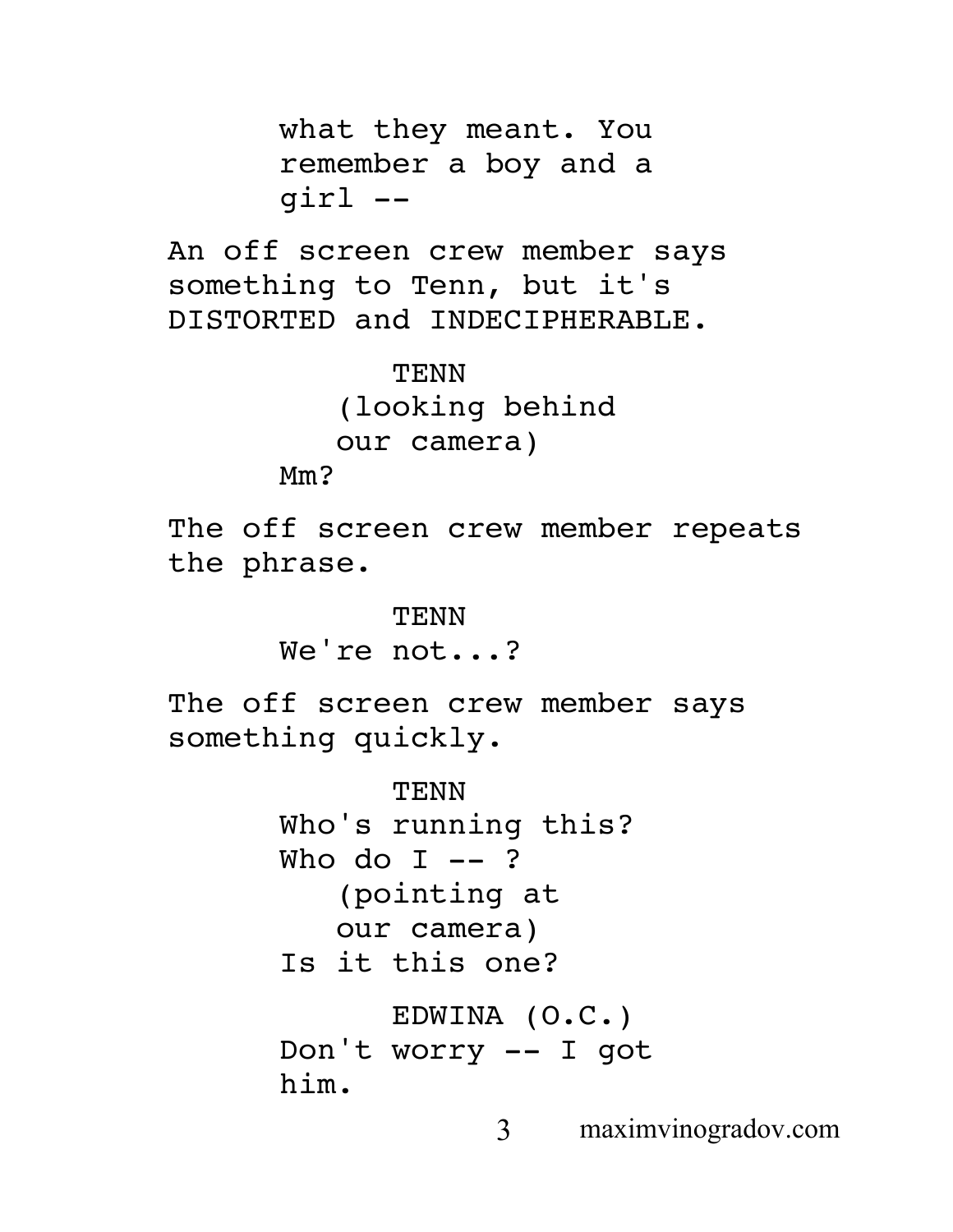TENN (looking behind himself) She...? We're...? (looking back at different camera) All stars have their final bow and they spread across the cosmos to make our atoms --

CUT TO:

GRAPHIC: A BLACK-AND-WHITE "A NIGHT OF STARS WITH TENNESSEE WILLIAMS" ACCOMPANIED BY '40S FANFARE AND A CELESTIAL LOGO. THE MUSIC IS TRIUMPHANT AND PERFECT.

> EDWINA (V.O.) Hello, ladies and gentleman! Thank you for tuning in again! Tonight shall be a tour of the stars with a man that knows the stars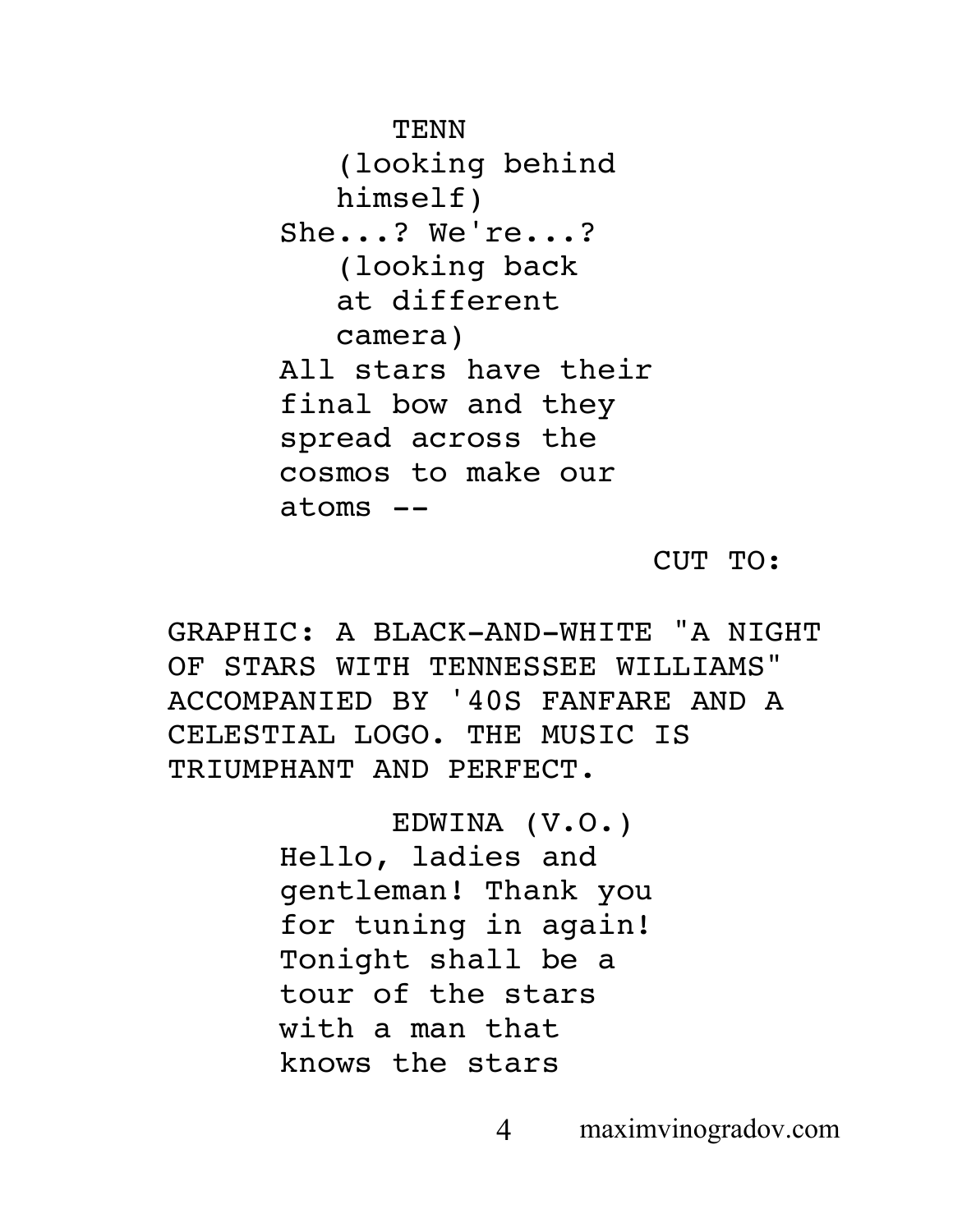better than anybody alive or dead: Tennessee Williams!

DISSOLVE TO:

INT. LIVING ROOM - MOMENTS LATER

In the last moment of the dissolve, Tenn drops the bottle and smiles at our camera.

#### **TENN**

Hello, hello, hello! Hello. Folks, my name is Thomas "Tennessee" Williams and I'm here to take you on a tour of the stars! This is what happens now. This is what we do. You get to a certain age, and then you have to give people tours of the universe.

Tenn looks behind himself. After a moment, the lights FLICKER, then GO OUT. Tenn sighs as a PROJECTION OF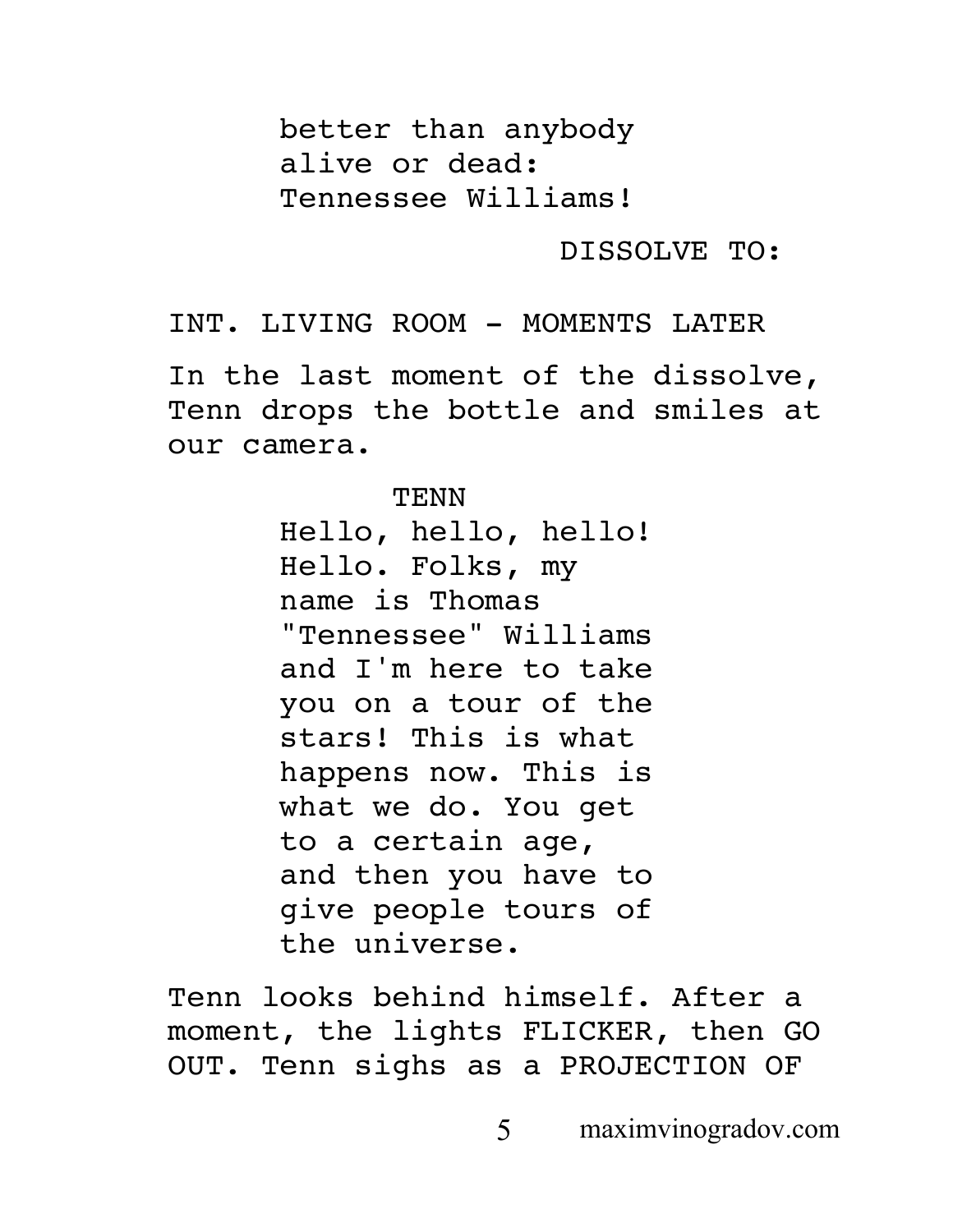THE NIGHT SKY hums to life across the living room behind him.

> TENN (pointing) This, right here, is the universe! It's got stars... And we're gonna look at 'em... If any of you thought that we would be looking at actual stars tonight --

Tenn plucks up his spilling bottle and SIPS instead of finishing the sentence.

TENN

Right-o! Lil' Edwina! Where do we wanna launch off tonight?

Tenn looks to his side and waits. Nothing happens.

```
EDWINA (O.C.)
   (whispered)
More introduction!
```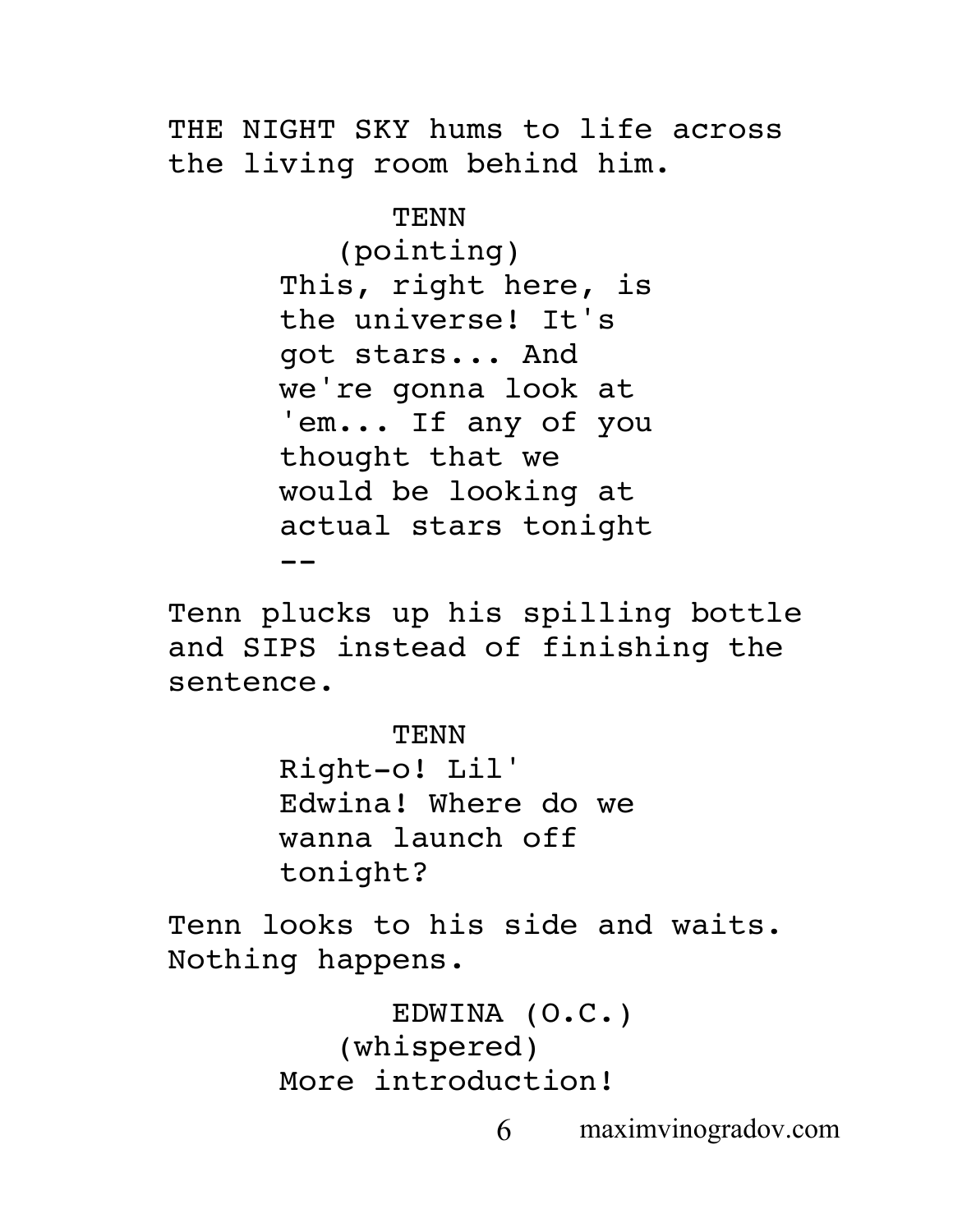TENN

(turning back to camera) More introduction! My name is Thomas "Tennessee" Williams and I am seventy-one years of age. (referring to his youth) My secret is wine. Yes, you're gonna pretty quickly understand that things don't look how they happen. It's fantasia... (back to the side) Lil' Edwina, why do these things happen? EDWINA (O.C.) More introduction! TENN (back to camera) More introduction! My name is Thomas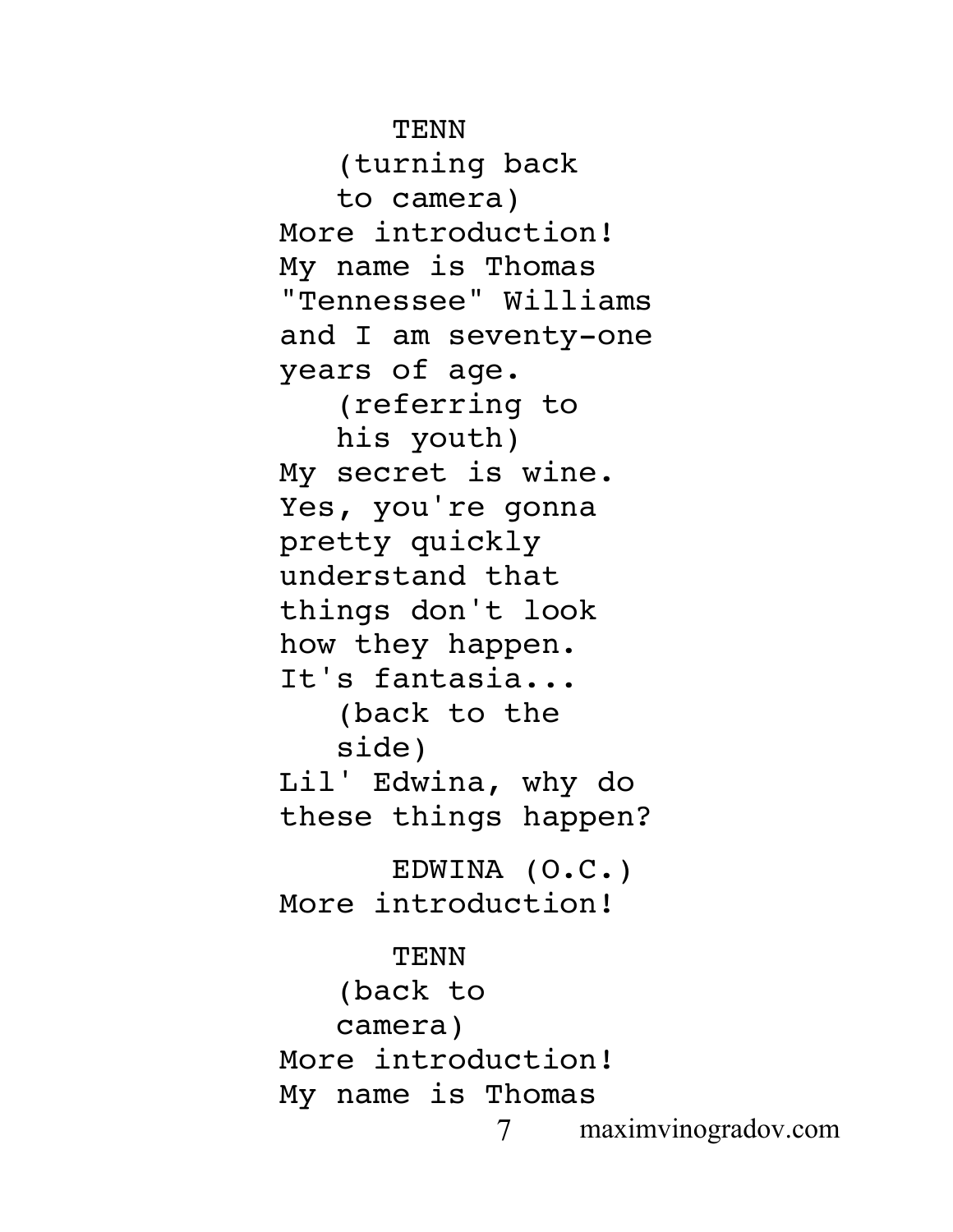"Tennessee" Williams, I write plays, I make people famous, I grew up in Mississippi so I didn't masturbate till I was twenty $six$   $--$ 

EDWINA (O.C.) Sufficient introduction!

TENN Wonderful! (pats his pockets) Where the hell's my point-point?

Tenn looks around, then back to the side. After a moment, EDWINA (60s) briefly enters the shot, produces a laser pointer, and hands it to him. Edwina leaves the shot.

> **TENN** Thank you. This, right here, is the universe! Now, to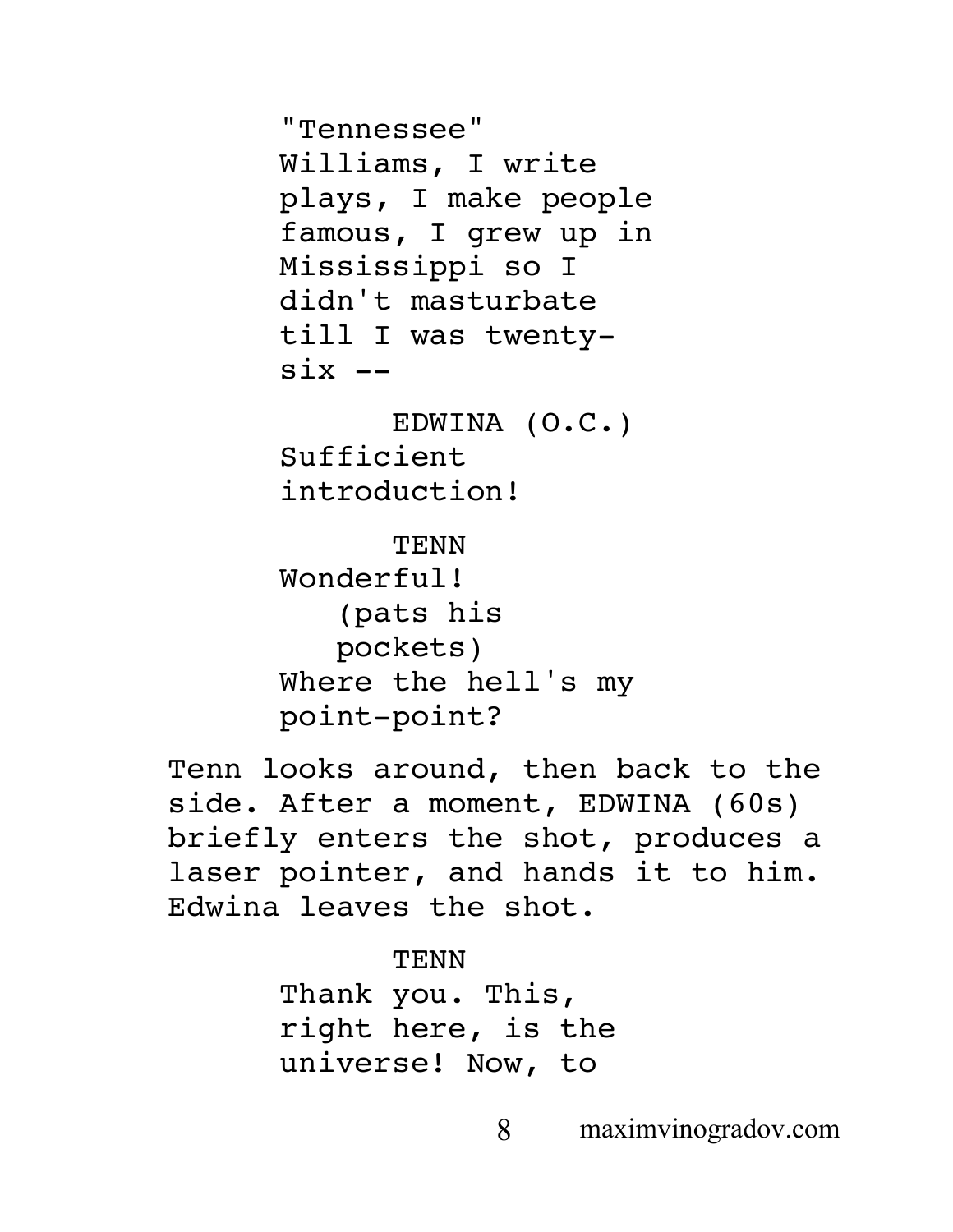```
begin our tour, we'd 
      like to start -- Oh, 
      meet Lil' Edwina! 
      She... Come on, just 
      --
Tenn physically PATS at the camera 
till it turns to face Edwina. 
Edwina's in a sequin dress and 
pleasant as peaches, manning the 
STAR MACHINE. She's the assistant 
you'd expect to be the Vanna White 
type, but, again, in her 60s.
            TENN (O.C.)
      Meet Edwina! 
      She's...
            EDWINA
         (shyly)
      I'm a student.
            TENN (O.C.)
         (surprised by 
         the answer)
      A student...? Yes! 
      She's a student of 
      astrology.
            EDWINA
      Astronomy.
```

```
9 maximvinogradov.com
```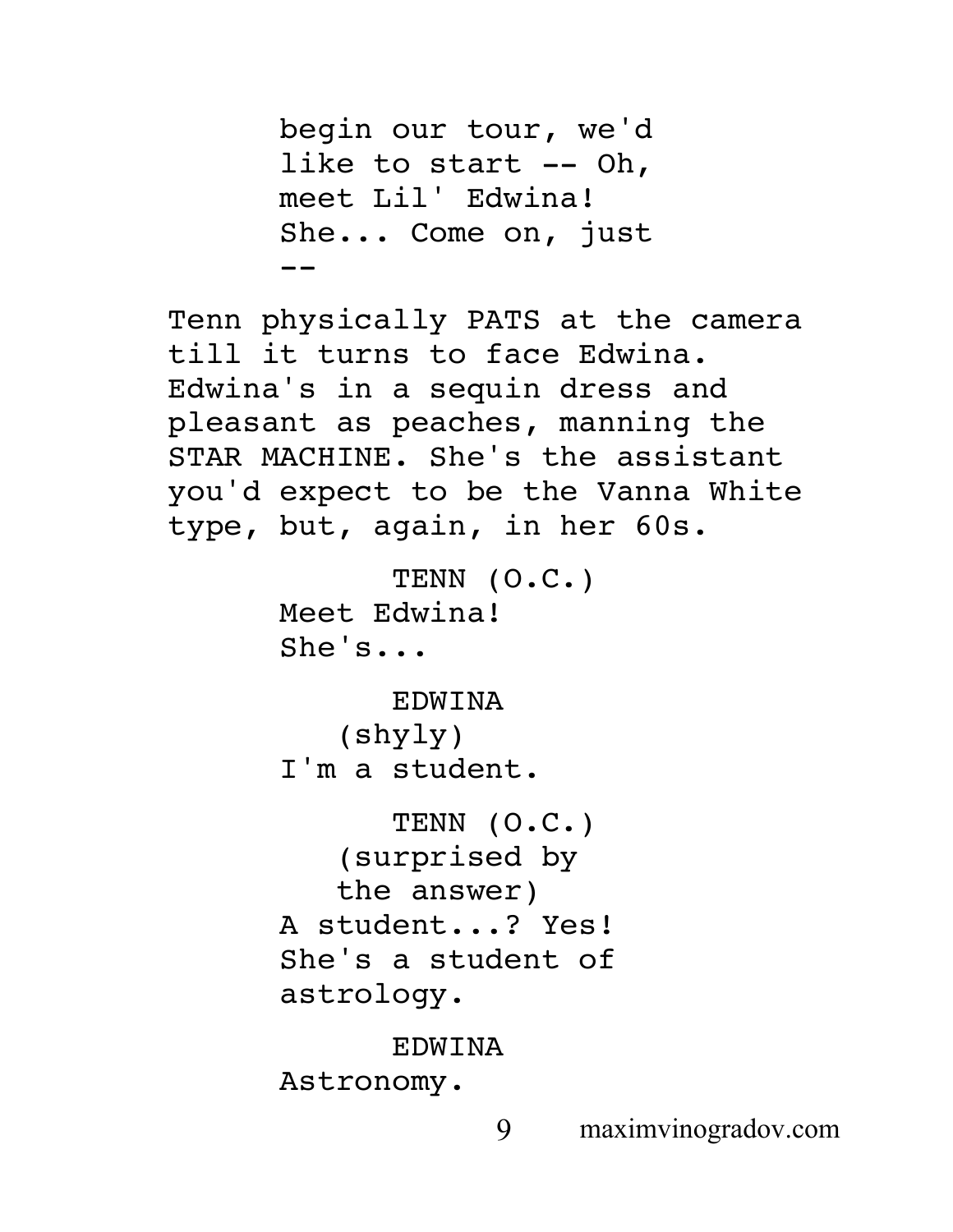Tenn pulls the camera back to focus on him.

> TENN Forgive her: she's a Scorpio. Now, I don't know a whole ton about anything I see behind me right now, so Lil' Edwina's gonna correct me whenever necessary.

EDWINA (O.C.) (chuckling) It's gonna be necessary!

TENN

We're starting! (laser pointing vaguely back) This, right here, is the universe! The universe is full of stars. There are some you know. There are some only some know. We neglect the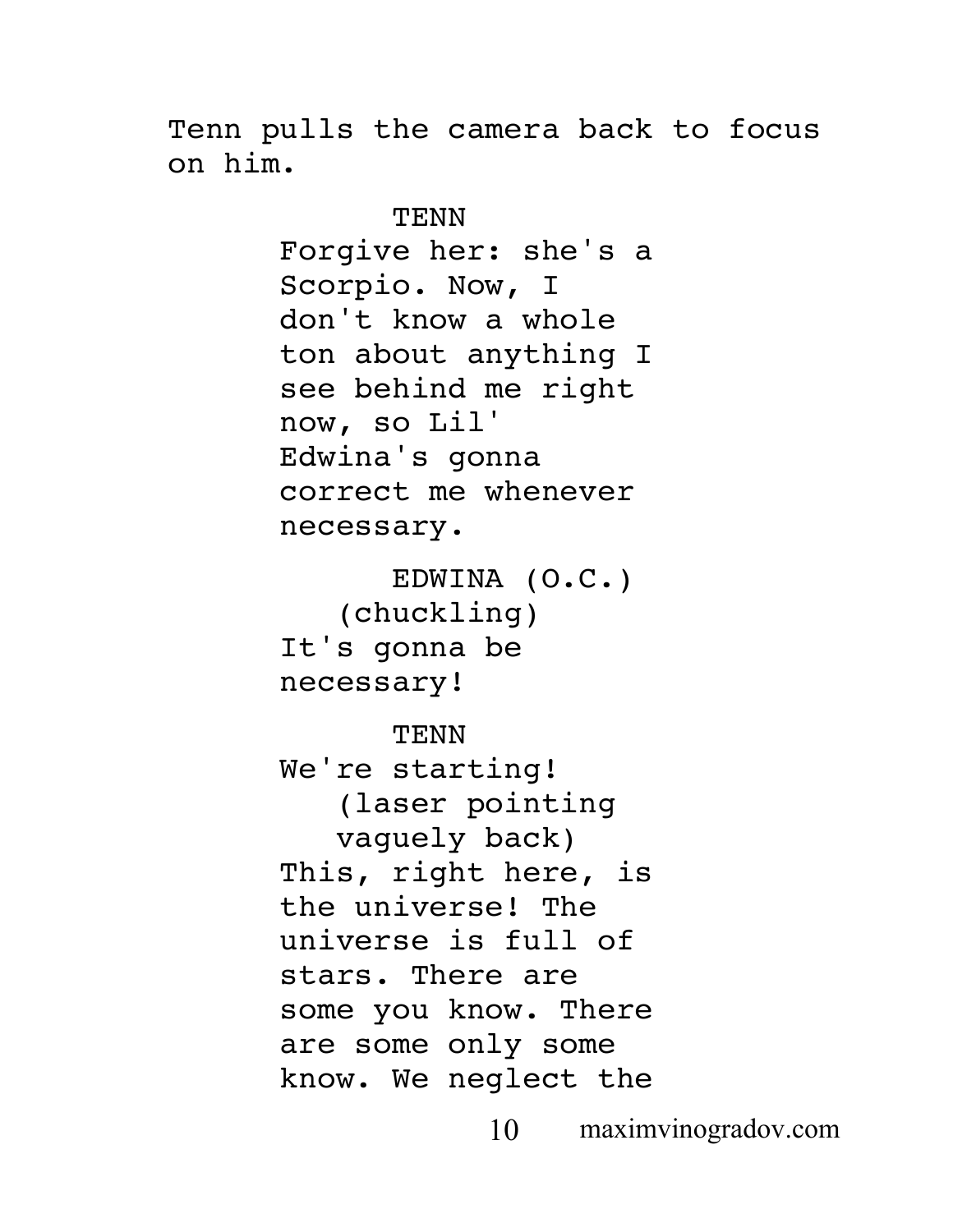ones that no one knows because they're so goddamn boring. We like to begin with one everyone knows. Tenn peeks back and laser points at a star. **TENN** This star here... this is... Polaris. Tenn peeks at the out of frame Edwina, moving his pointer. **TENN** This one's Polaris... (moving again) Polaris? EDWINA (O.C.) Oh, heavens... TENN Well, I don't know! I know if you draw lines between these ones y'get Aries!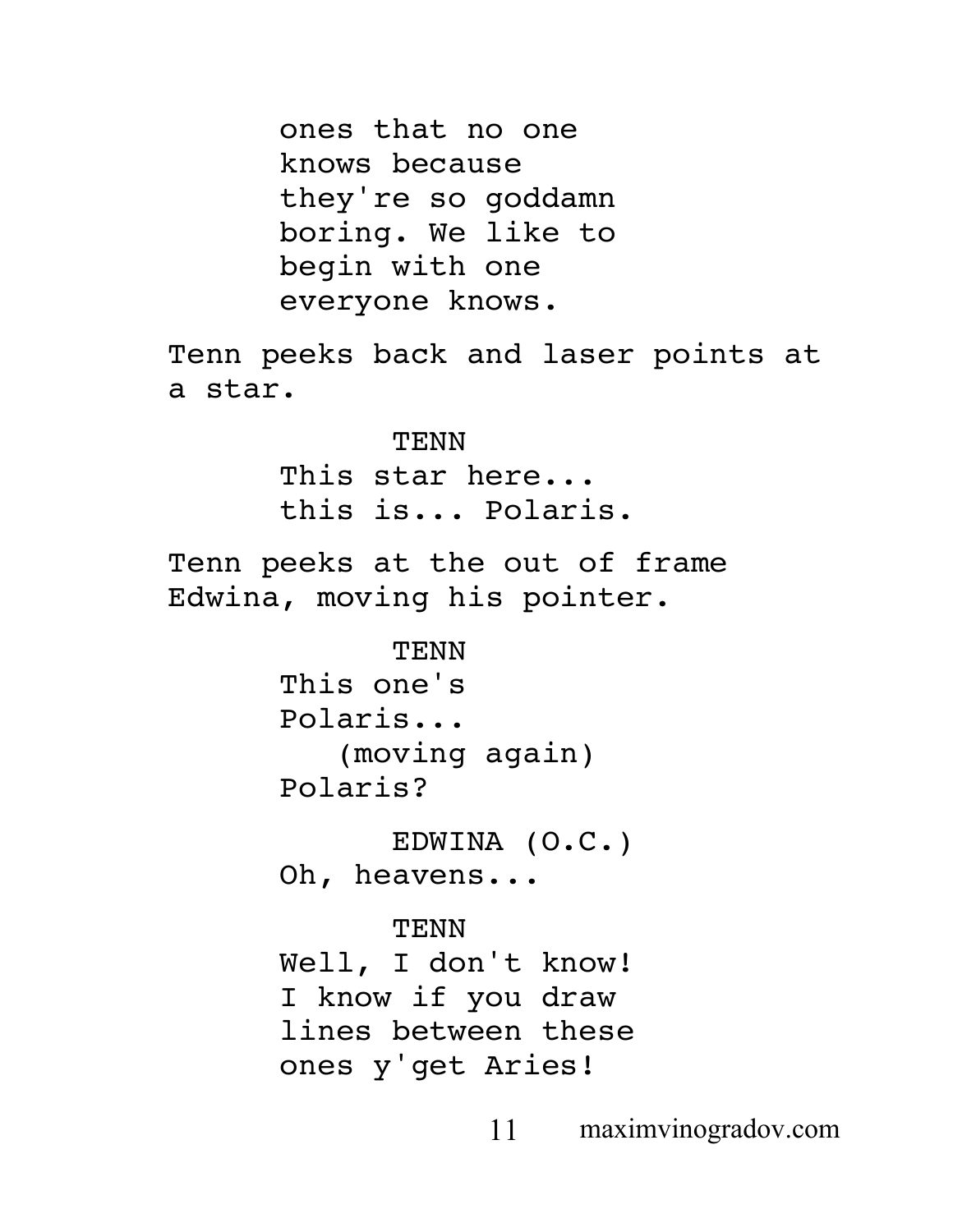I'm an Aries. Typically Aries have tempers, but --

Tenn drinks instead of finishing the sentence. Edwina comes and SNATCHES THE BOTTLE.

> TENN That's my dancing juice, goddamn it!

EDWINA (O.C.) Language!

TENN (cooling) I...! All right...

Tenn looks back to the camera and tries to put on his best televised persona.

#### TENN

(pointing) This here's Aries: these four. Aries are born between March 21st and April 20th. They are adventurous,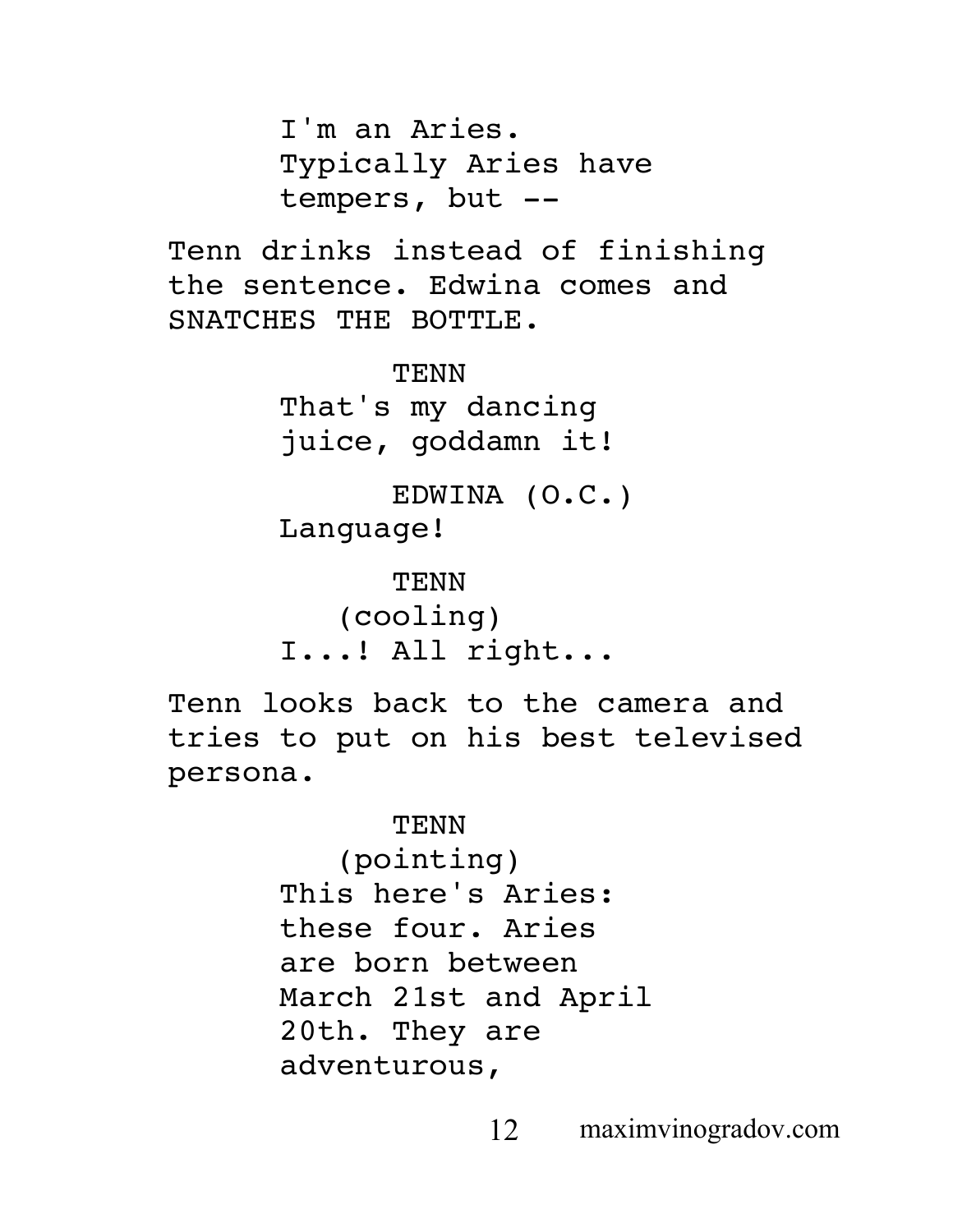courageous, maybe a bit unable to express their emotions in a conservative manner. We do not punish them for this; they are incapable of change. Let's start tonight with one of the first stars I made... His name, at the time, was Bud. He was also an Aries -- That's why I'm thinking 'bout him; ol' Tenn idn't just defective in the attention span. Now, I had just written and'd had produced The Glass Menagerie. This was a play about my growing up... I...

The thought forces Tenn to pause at a memory.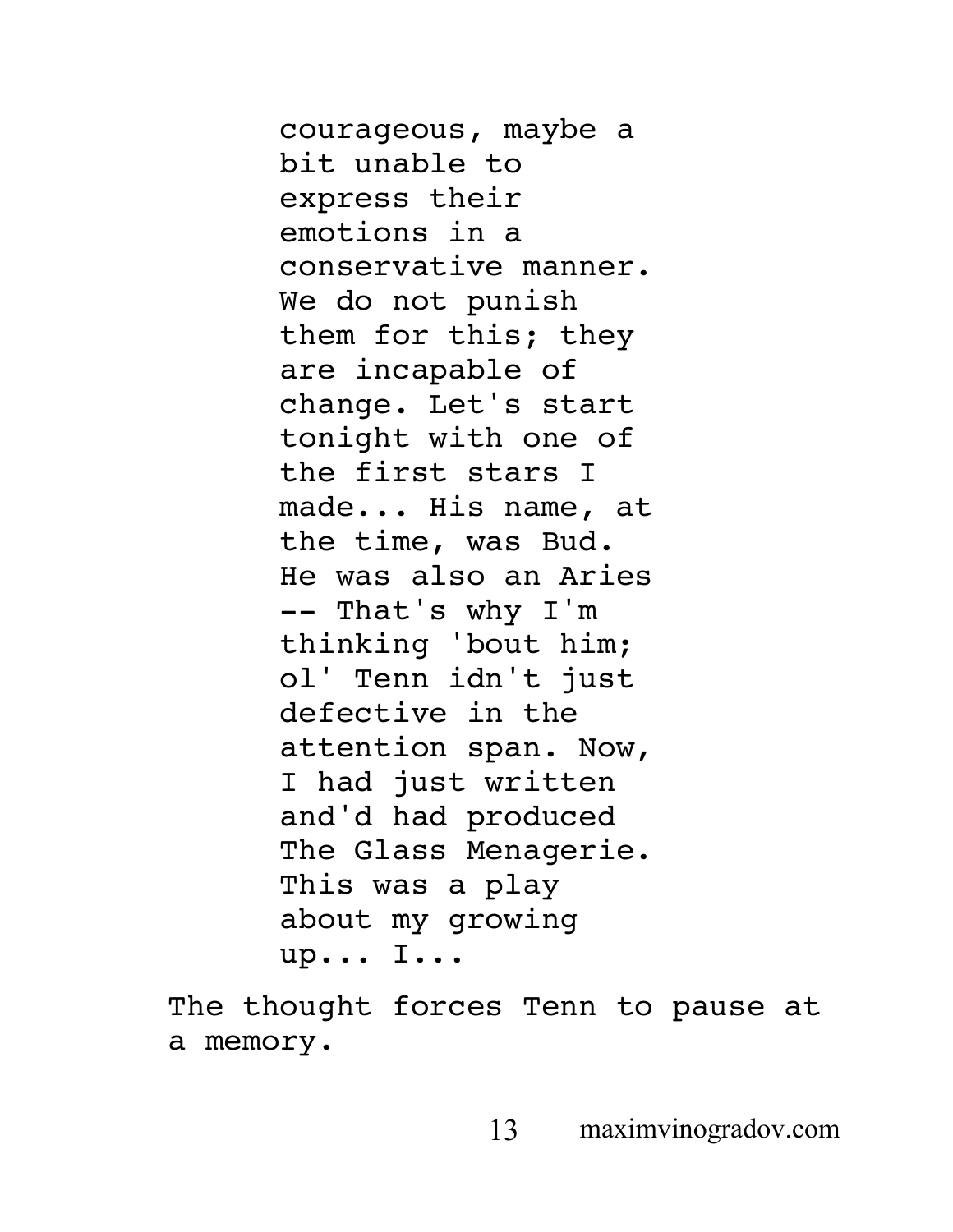#### TENN

Mm...

The screen FLICKERS as Tenn keeps thinking.

CUT TO:

EXT. BALCONY - NIGHT

FRANK MERLO (20s) smokes a cigarette on a balcony above a mass of SAND DUNES. He's disarmingly handsome, his eyes gently exploring every star.

CUT TO:

INT. LIVING ROOM - HALF A SECOND LATER

Tenn smiles, then sees the camera and shakes the memory off.

> TENN That play went really well! It took me a while to write the next one, surrounding a woman named Blanche. This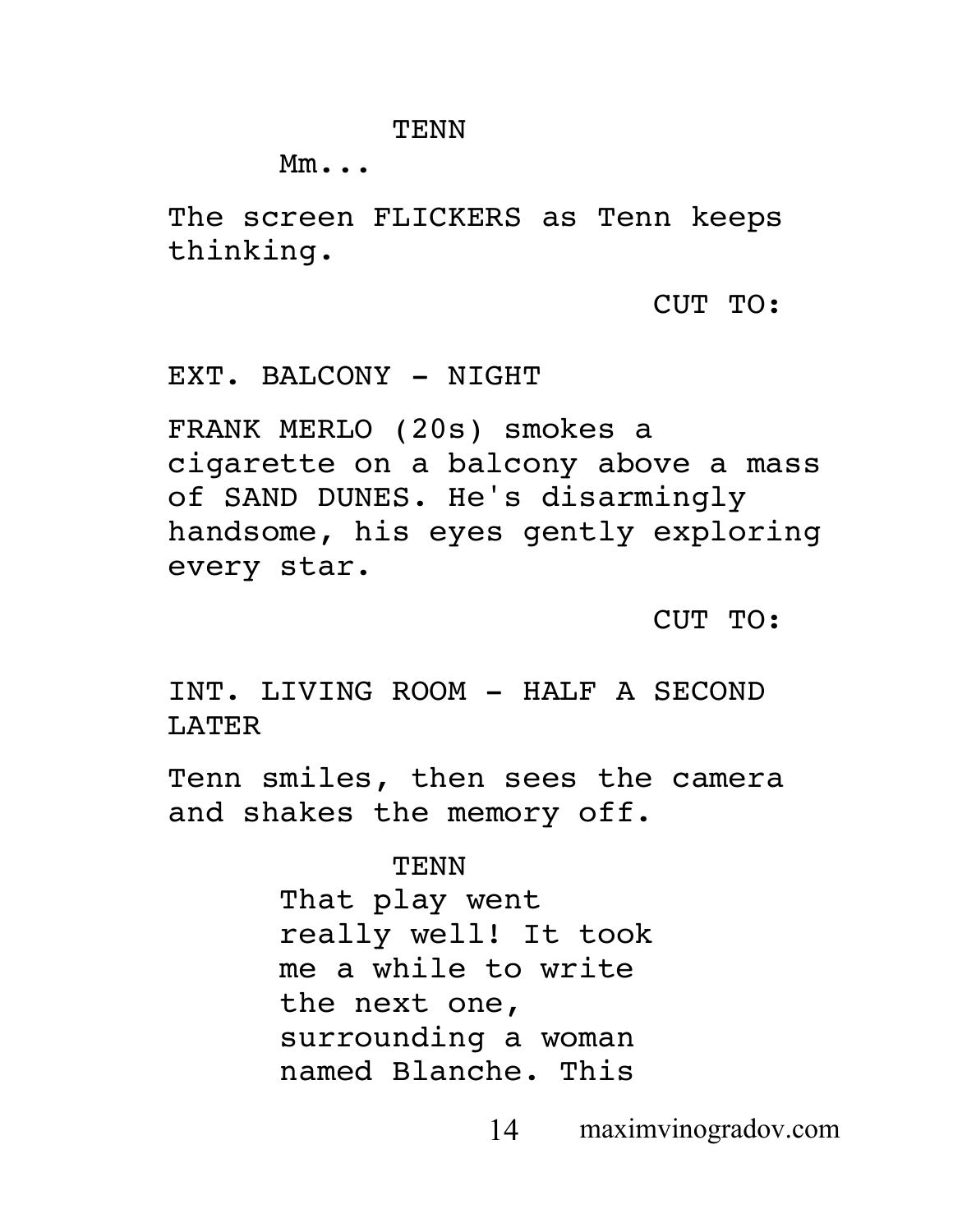was A Streetcar Named Desire. Now, this --

QUICK SHOT:

The screen FLICKERS AGAIN, giving another moment of Frank under the stars.

BACK TO SCENE:

Tenn stares at the camera, wideeyed.

> TENN Did something just...? Just - okay, well. Streetcar. I'd wanted John Garfield for the lead male. We could not get this man. Instead, a no-name was referred to me by the great Elia Kazan, hereafter "Gadg," whom Gadg called one of the best young actors he'd ever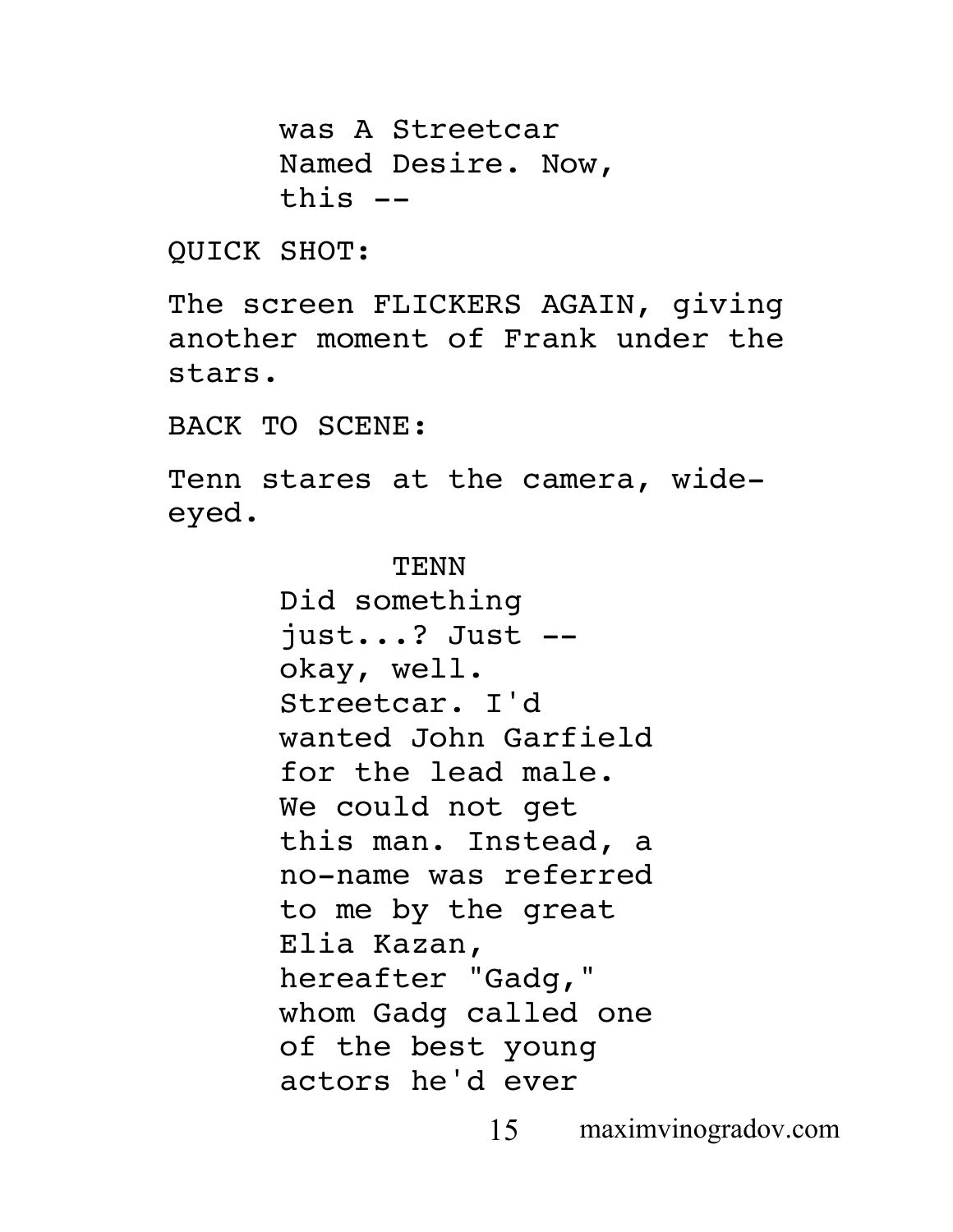seen. Best anybody had.

Tenn pauses again, smiling at a thought.

TENN

But memory is elusive. Everything I remember, I remember it with a rum-soaked filter. When I remember them all, they're beautiful. They're young. Did you ever notice that? As soon as a star dies, all their pictures become young again.

BRANDO (O.C.) What's wrong with the lights in here?

The camera shifts to see MARLON BRANDO (20s) in the living room. He's young, thin, and playful, flipping a LIGHT SWITCH to no avail.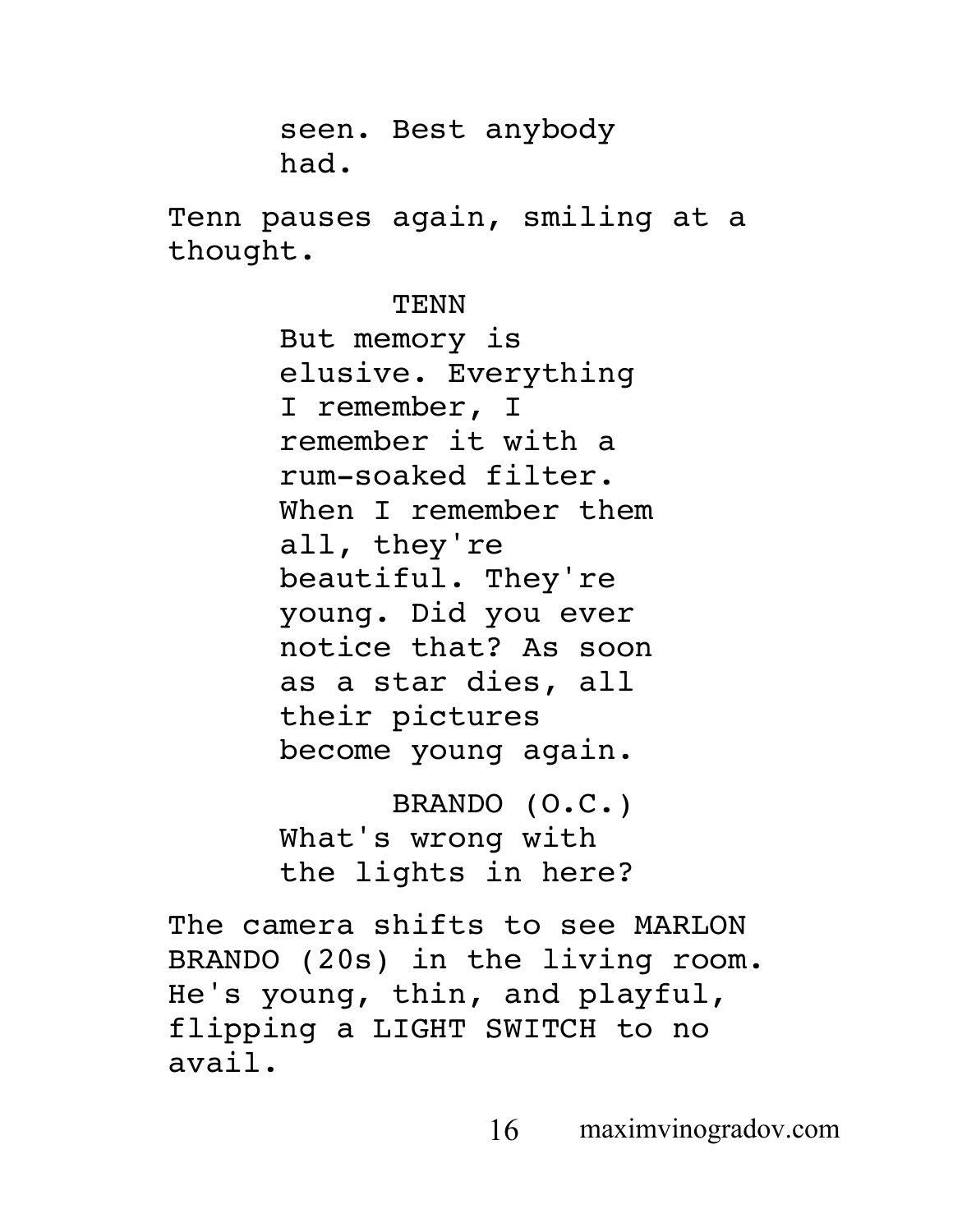#### TENN

# That young!

Tenn smiles at the camera and stands to greet Brando, the camera smoothly following after him.

> TENN Hello, sir I've never met!

# BRANDO

Why don't your lights work?

TENN Because when you flip the switch they don't turn on.

BRANDO

Mmm... Where's your box?

TENN (winking to camera) Excuse yourself.

# BRANDO

In here?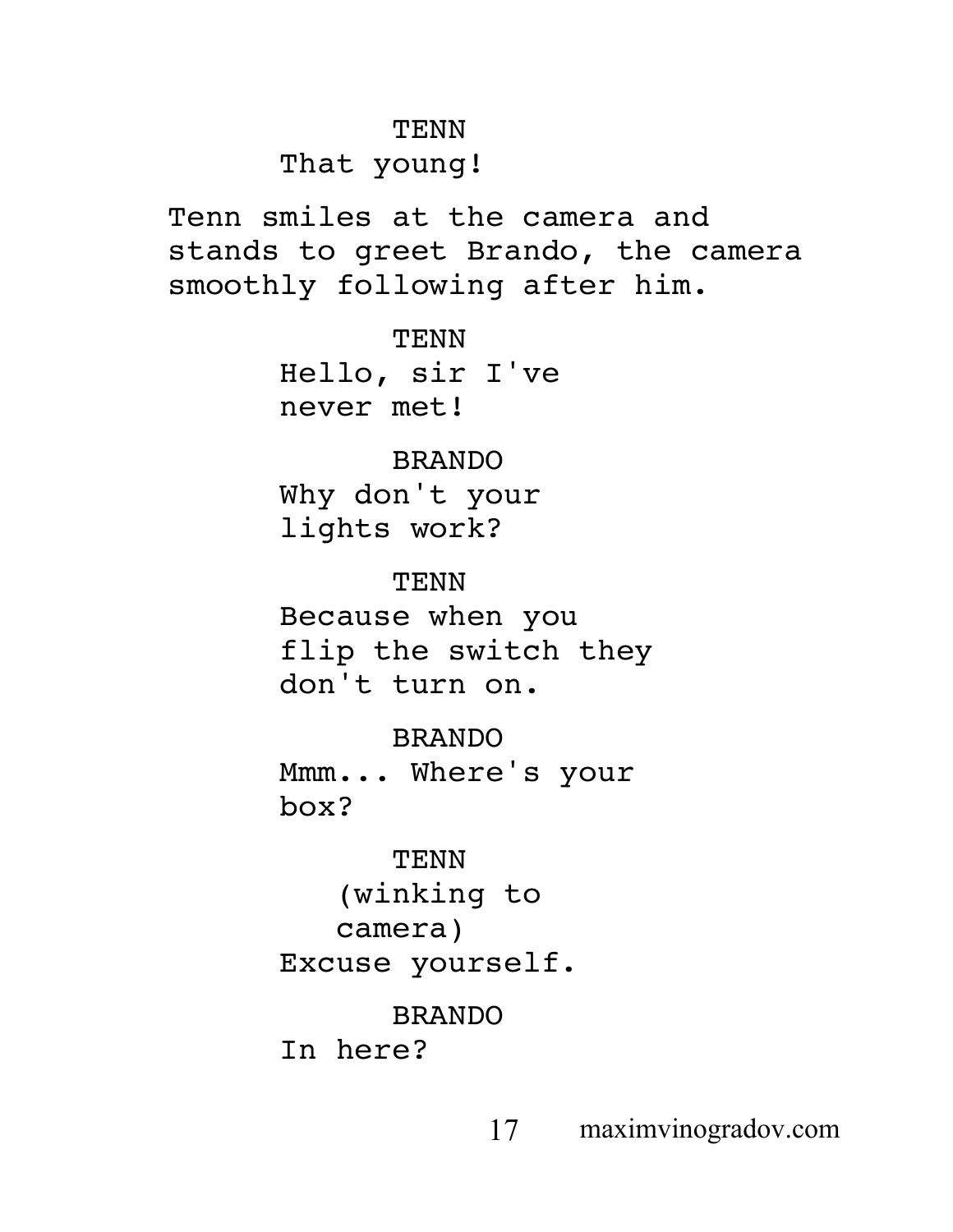Brando OPENS A DOOR, seemingly looking down to a basement, heading down the stairs to locate the electrical box.

**TENN** 

(to camera) Now, everyone, this was way before anyone had ever heard the name... Hold on, what was his name...?

The lights go back up again.

TENN Goodness, the lights work.

Brando enters, hitting the light switch to turn them off.

> BRANDO I liked it like this anyways. (extending hand) Bud.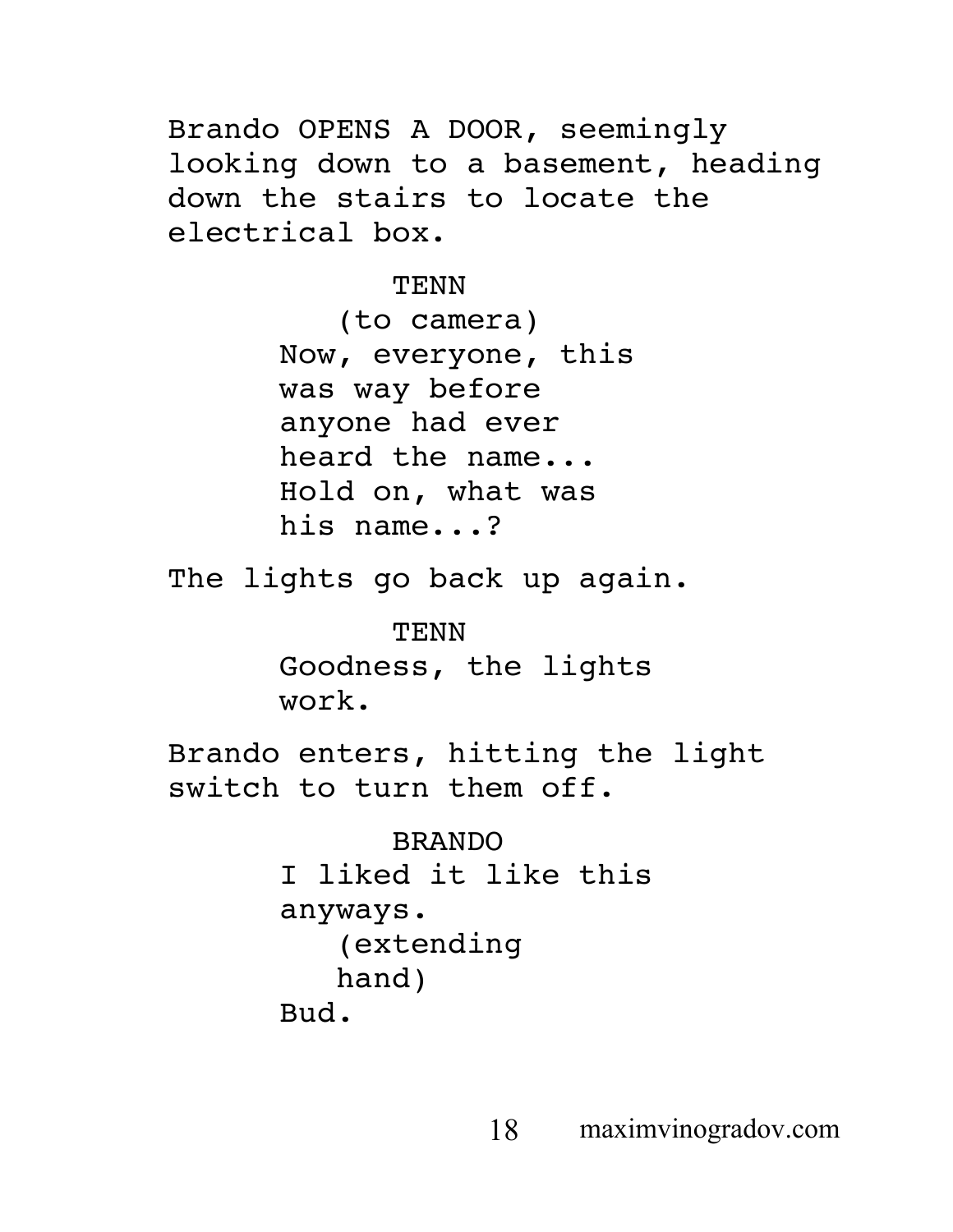# TENN

(shaking hands) Bud? Your name's -- ? No, what's the one on the paper? (re: camera) The one they know.

Brando confusingly looks to where Tenn pointed, not seeing any camera or people.

# BRANDO

Marlon?

# TENN Marlon! Everyone, this is -- Marlon, is that you?! Jesus God, were you ever this thin?! ... Oh! (putting on an act) You're the no-name actor who wants to take on the role of Stanley Kowalski. How reasonable.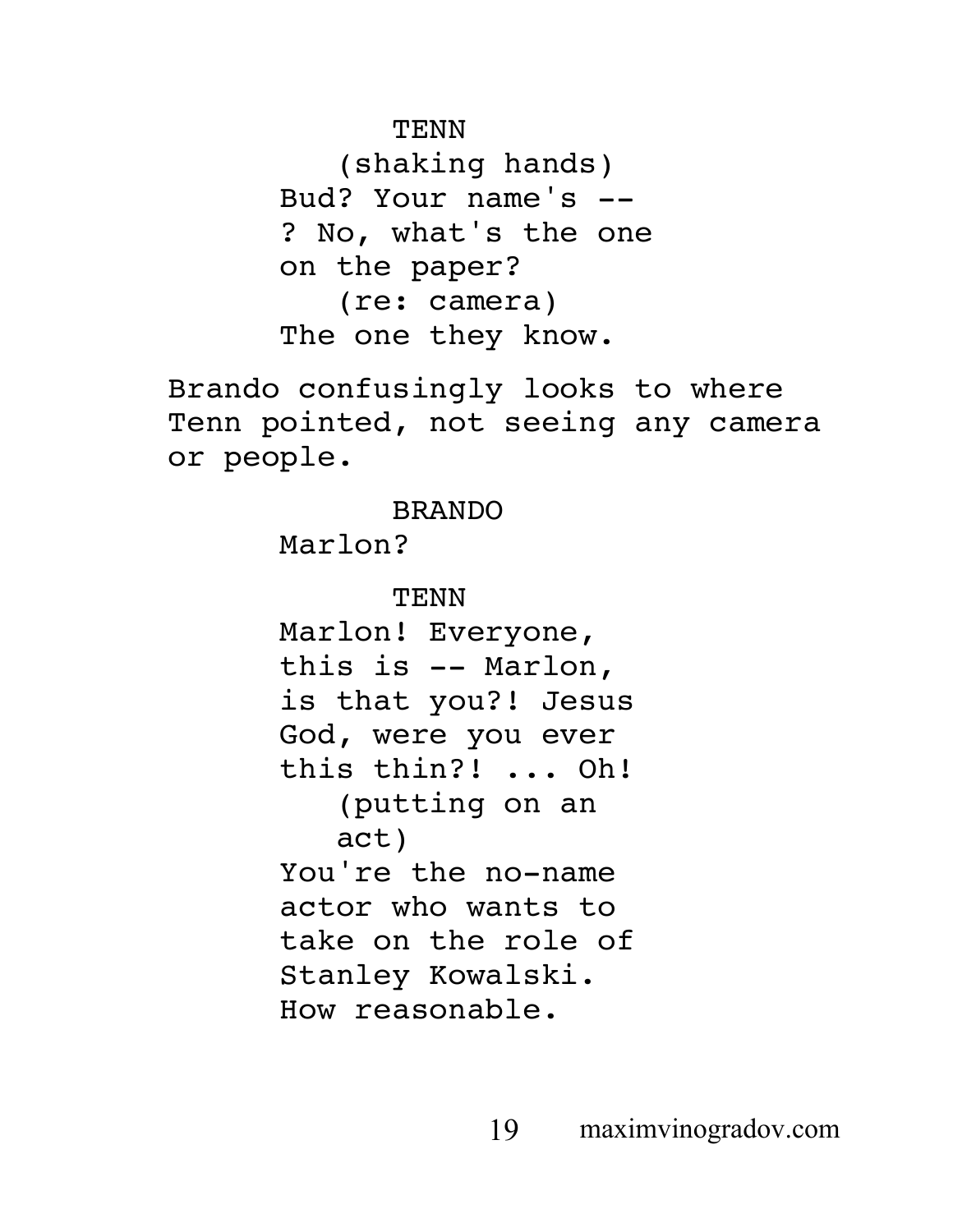Tenn opens a drawer, producing AUDITION SIDES.

#### TENN

I'm not interested in a no-name like "Marlon Brando." That sounds more like a canned tuna company.

#### BRANDO

I don't wanna read either! Gadg gave me twenty bucks to do this, and then I'm outta here!

TENN (looking at sides) Oh my, well -- Wait, this is Menagerie...

Tenn crumples up the paper and throws it in another drawer. He gets the correct sides.

> TENN Oh my, well I guess this read's gonna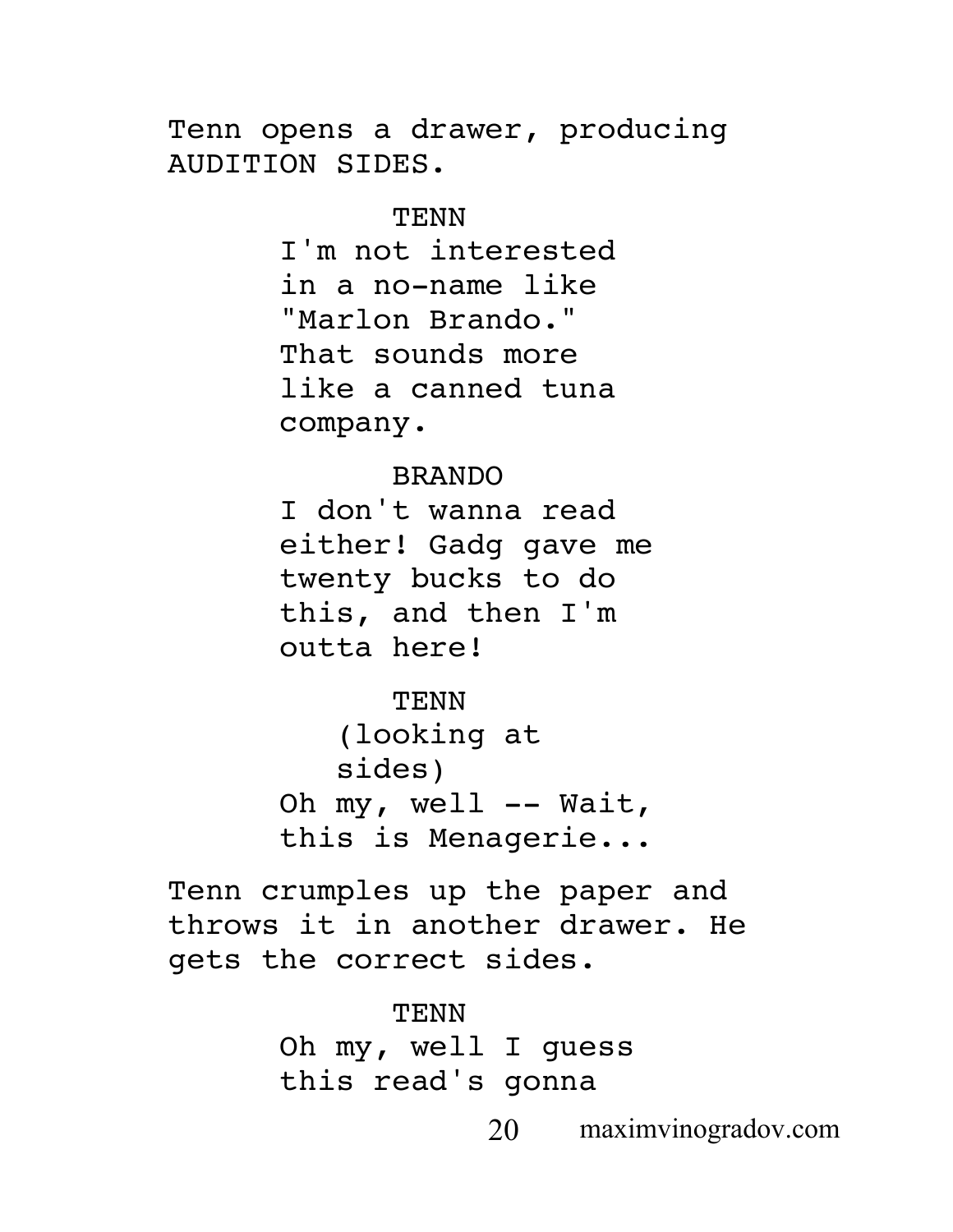just smart, isn't it? You look nothing like Stanley Kowalski!

(to camera) Stanley is supposed to be a middle-aged man, you know.

# BRANDO

Well, I'm not too sure about this part either! I figure I'm a pretty decent guy and this is just... a harsh guy.

## **TENN**

21 maximvinogradov.com Then I guess that's that! Good day to you, Starkist! (throwing the sides back in a drawer) Oh, all right! If you insist! (pulling out sides) But only because Gadg -- Wait, this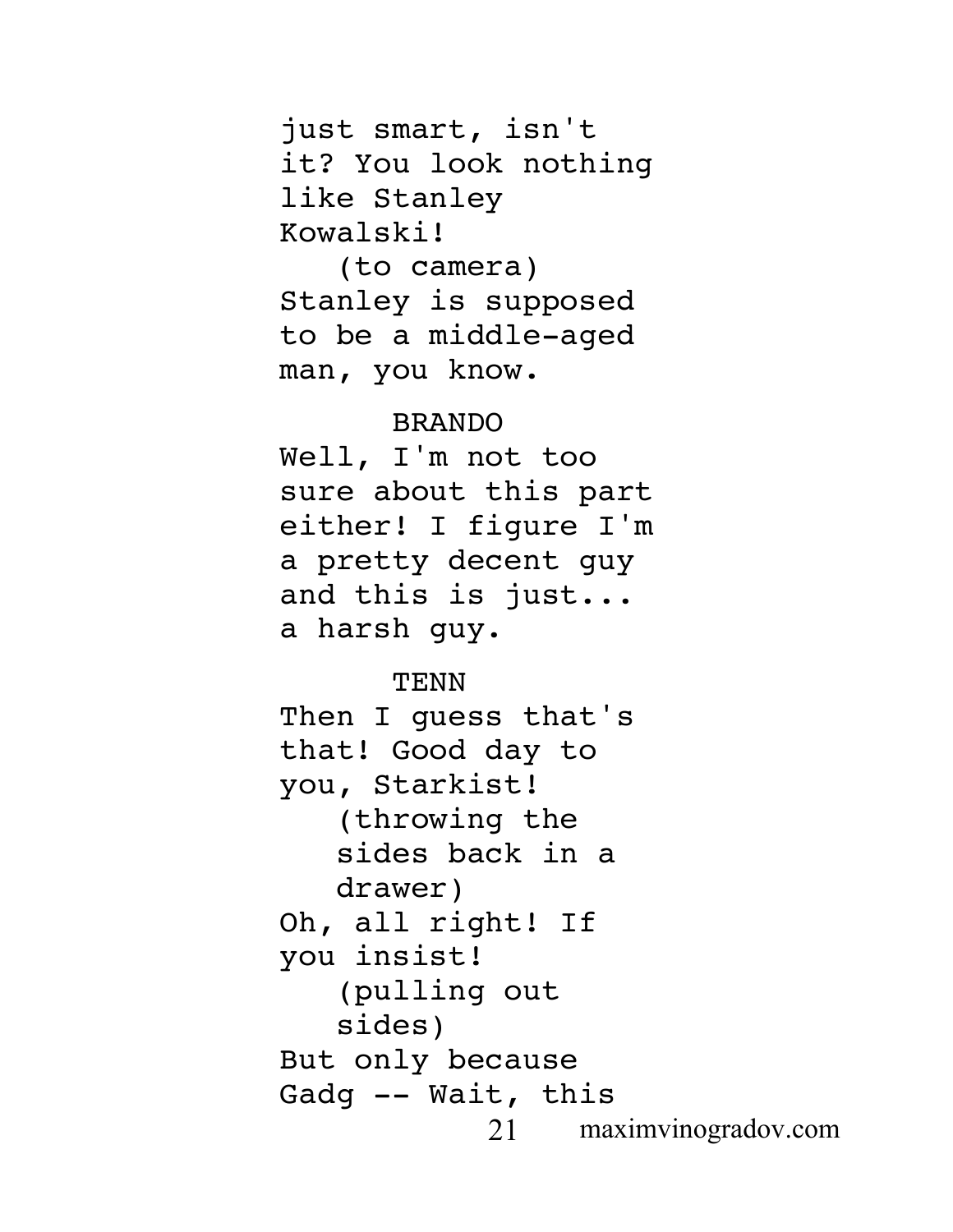is Menagerie again. Who put Menagerie in here? Hey, who put...? Brando stands still as Tenn inspects the paper. TENN Laurette Taylor read off these sides... Tenn reads the sides, smiling. EDWINA (O.C.) Eh-hem. TENN Right, uh. I just - hold on. (to Edwina) Laurette Taylor read off these sides... (to camera) I wanted Greta Garbo, but she denied me flatly. EDWINA (O.C.) Finish the Brando memory!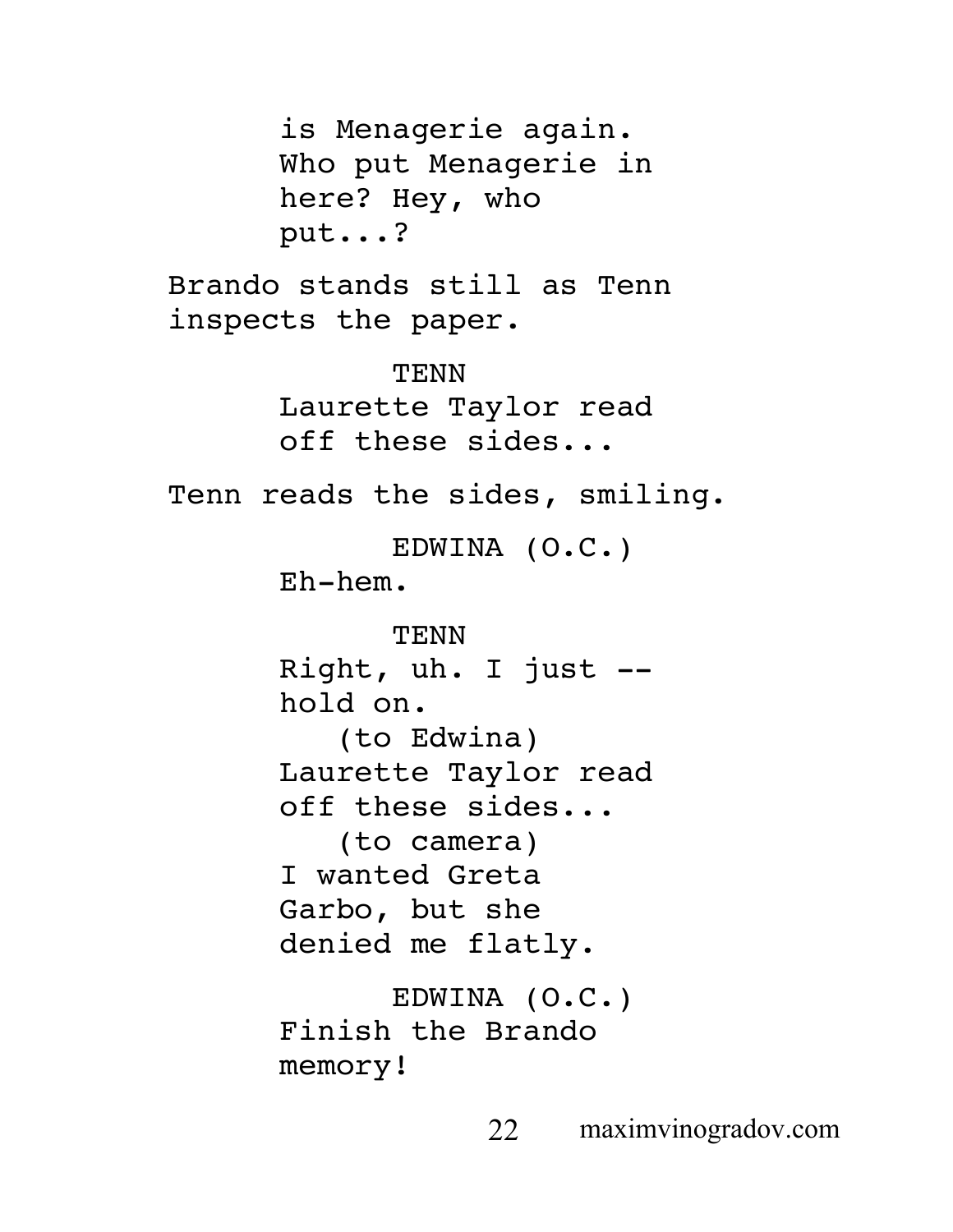TENN  $Uh$ ...? EDWINA (O.C.) We'll get to Garbo later! TENN (still looking at sides; uncaring) Brando's nervous and sweet on the inside but reads so well as a bad man that it redirects both of our histories; really, all of entertainment history. He fixes my plumbing and sleeps on my floor and in the morning we walk up and down the beach in total silence. (to camera)

Wadn't that fun?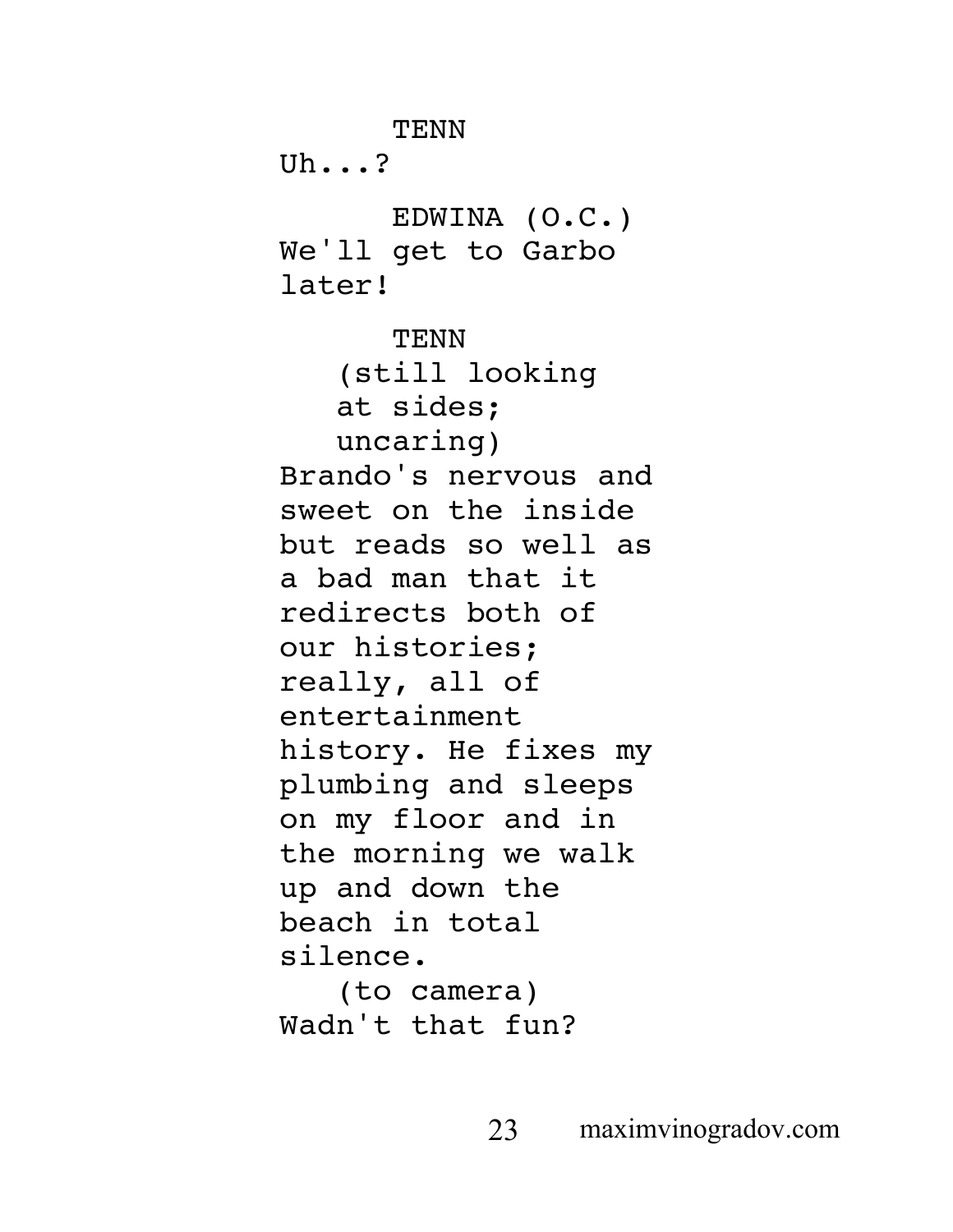(to Edwina) I'm sorry, but I remember Garbo and I had this excellent conversation about celebrities; the audience'd love to hear it.

(to camera) We were at this party, or, no it was a bar --

EDWINA (O.C.) You can't leave the memory until Brando agrees to read.

The camera backs itself up, now trying to include Edwina in the shot. Edwina sees this, trying to shoo it away, but as soon as her face is in the shot, smiles kindly.

> **TENN** Oh, right. (to Brando) Would you like to read?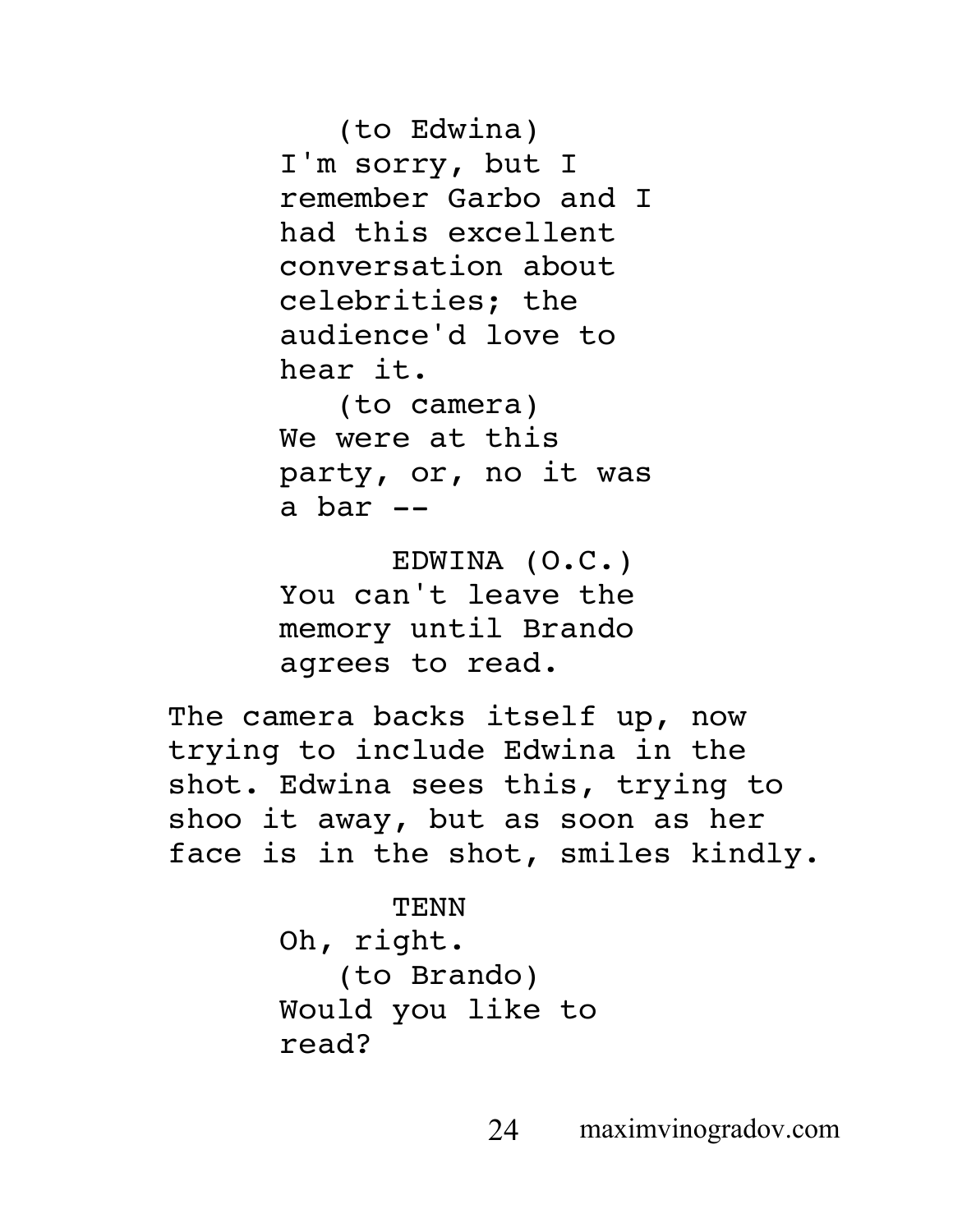EDWINA

(fake smiling) That isn't what you say to him. Come on.

## **TENN**

 $U<sub>b</sub>$ ...

(remembering) Toughen up! Be a barrel-chested behemoth and read this! What, you can't confront the - -

(to Edwina) Sorry, Charlie; this is no fun to say. He was avoiding becoming his father.

EDWINA Wow, maybe we should just skip Garbo tonight.

# **TENN**

(to Brando) What, you can't confront your fears? Life needs these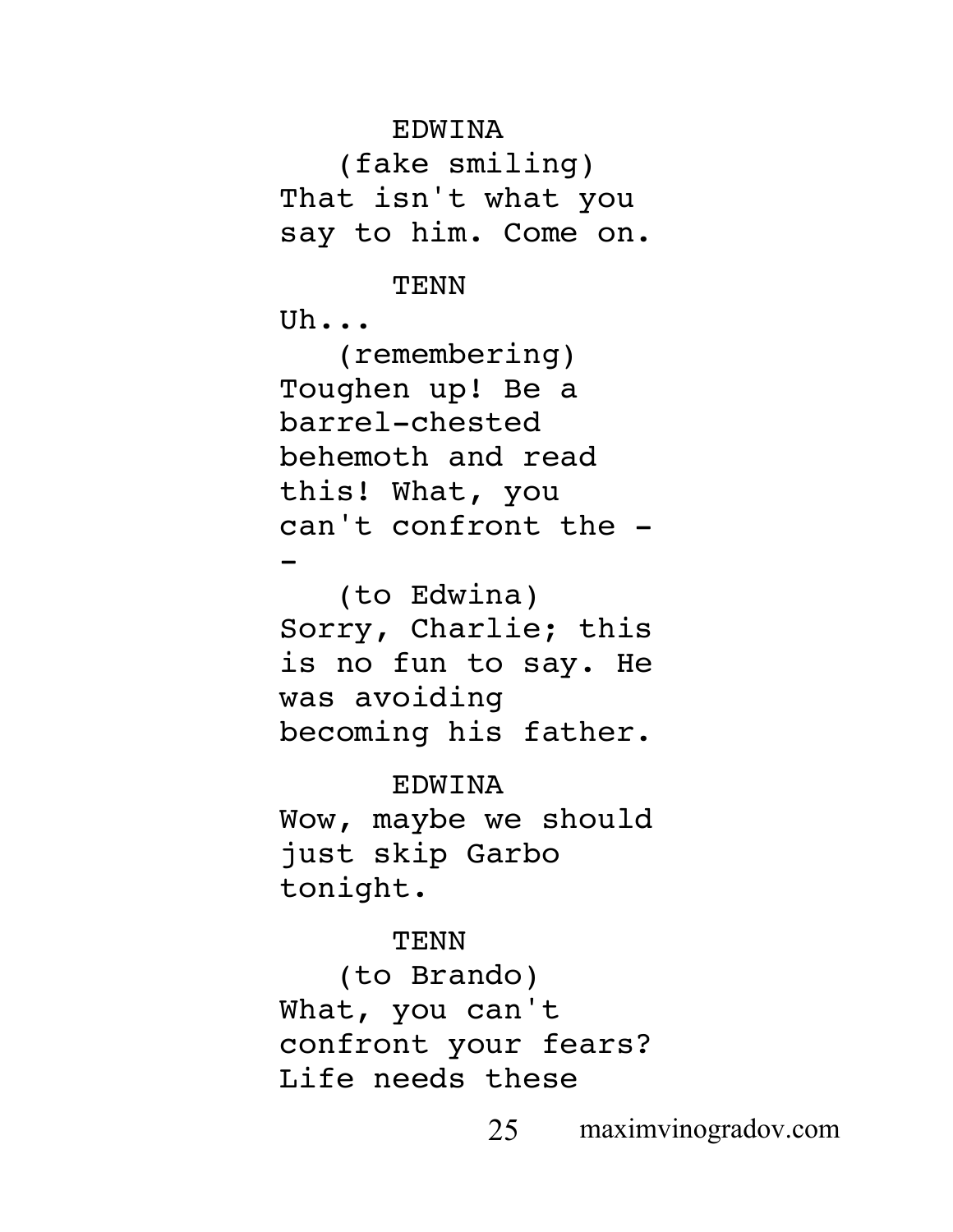ugly things; that's what makes it so beautiful! Be the ugly man and for as long as you have stamina you can run from the later consequences!

Brando stares for a moment, then tentatively takes the sides and studies them.

#### BRANDO

You Blanche?

The screen FLICKERS and BRANDO DISAPPEARS.

> TENN Wonderful, wonderful! Wadn't that trivial.

Tenn goes back to the chair as the camera resets to just him.

> TENN (to camera) Now, I'd always admired Greta Garbo